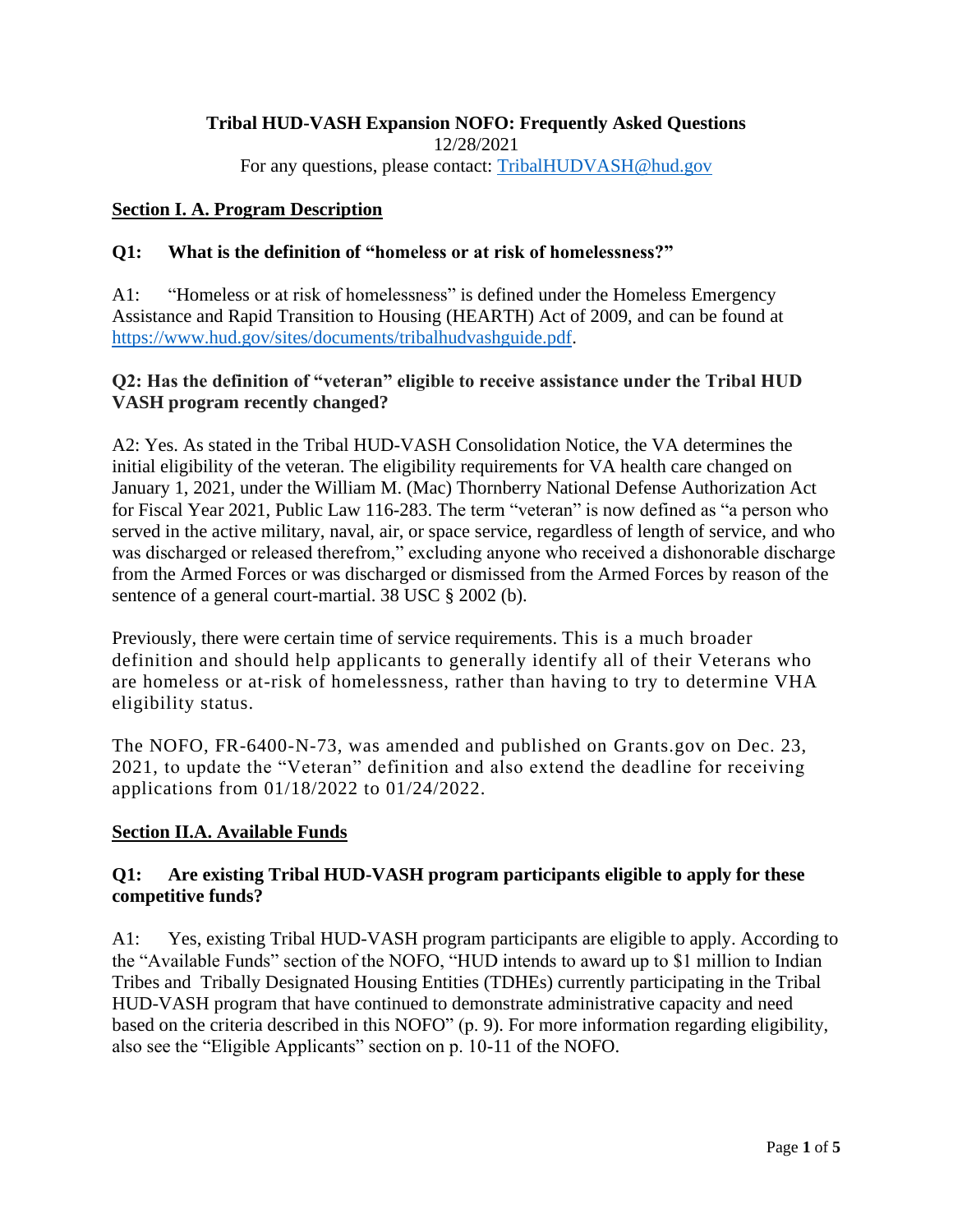# **Section II.C. Minimum/Maximum Award Information**

# **Q1: Is there a minimum number of units a current Tribal HUD-VASH participant must request when submitting a grant application?**

A1: There is no minimum number of units a current Tribal HUD-VASH participant must request. Applicants that have not previously received a Tribal HUD-VASH grant are required to request at least 15 units.

# **Section III.A. Eligible Applicants**

# **Q1: Who is eligible to apply?**

A1: Eligible applicants are Indian Tribes as defined in section 4(13) of NAHASDA and Tribally Designated Housing Entity (TDHE) authorized by one or more Tribes pursuant to section 4(22) of NAHASDA, who have ever been allocated formula funding. An Indian Tribe that authorizes a TDHE to apply on its behalf may not also submit its own application for funding.

#### **Section III. B. Ineligible Applicants**

# **Q1: If a Tribally Designation Housing Entity or Tribe applied for Round I of FR-6400- N-73 and was not awarded, can they apply for Round II?**

A1: Yes. Only applicants awarded in Round I are not eligible to apply for Round II.

# **Section III.D. Threshold Eligibility Requirements**

### **Q1: Do applicants need to contact the Department of Veterans Affairs before applying to the program?**

A1: Yes. The applicant must include an official letter of support from its local VA Medical Center or VA Healthcare System's Director with its application. The letter must affirm that the Tribe or TDHE has consulted with its local VA facility about its interest in establishing or expanding its own Tribal HUD-VASH program and that the VA commits to providing case management services for eligible Veterans, should the applicant succeed in receiving a Tribal HUD-VASH award. A sample letter is posted on the ONAP Codetalk website, and as part of the application package on grants.gov.

#### **Q2: Is there a minimum application score required?**

A2: Applicants must receive minimum scores of 20 points for Rating Factor 1, Capacity of the Applicant and 35 points for Rating Factor 3, Capacity to Administer the Program. Applicants must also score a minimum of 75 points overall in order to be eligible to receive a grant.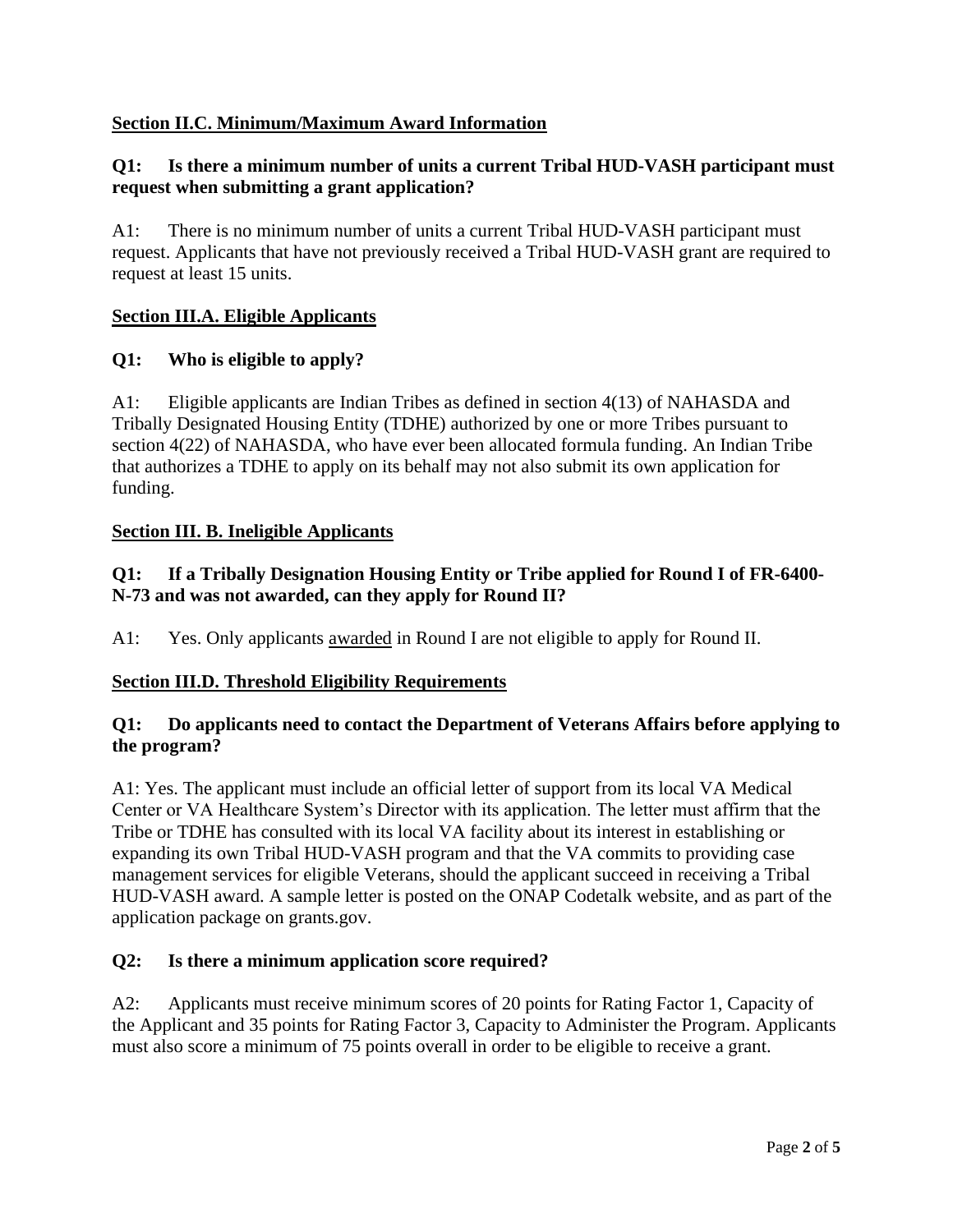# **Q3: Can Formula Current Assisted Stock (FCAS) units be used for the program?**

A3: FCAS units can be used to house Tribal HUD-VASH Veterans. However, if FCAS units are used for this purpose, then these units will not be counted in the IHBG recipient's FCAS formula count during the period that Veterans are housed in these units.

# **Section IV.B. Content and Form of Application Submission**

# **Q1: Does the applicant's application submission package need a Tribal Resolution or a Tribal Certification to successfully meet the requirements of a complete application package?**

A1: If an application is submitted by a TDHE on behalf of a Tribe where the Tribe has not previously participated in the Tribal HUD-VASH program, a tribal resolution or tribal certification must be submitted authorizing the TDHE to submit the application under this program.

Current Tribal HUD-VASH participants must provide a statement whether the original tribal resolution for participation in the Tribal HUD-VASH program is in effect and applicable. If the original tribal resolution is no longer in effect and applicable, then the grantee must submit a new resolution or tribal certification. See Section IV.B.2.g. of the NOFO.

# **Q2: Is a Board Resolution needed, or is just a Tribal Resolution sufficient?**

A2: A Board Resolution is not needed for Notice of Funding Opportunity Announcement FR-6400-N-73. Per Section IV.B.2.g of this NOFO, a Tribal Resolution or Tribal Certification is required.

### **Q3: If I am using a federally negotiated indirect cost rate, do I need to state the amount in the Cost Summary section of a HUD-53246 on line 5B? If so, where can I find a HUD-53246?**

A3: HUD Form 53246 is not a required submission for the Tribal HUD-VASH Expansion NOFO. If the applicant is using a federally negotiated indirect cost rate, then the application must clearly state the approved rate and distribution base in the **Detailed Budget**. The applicant must also include a letter stating the approved rate and distribution base or other documentation from the cognizant agency showing the approved rate.

# **Q4: What is the page limit for the Workplan Narrative?**

A4: There is no page limit for the Workplan Narrative.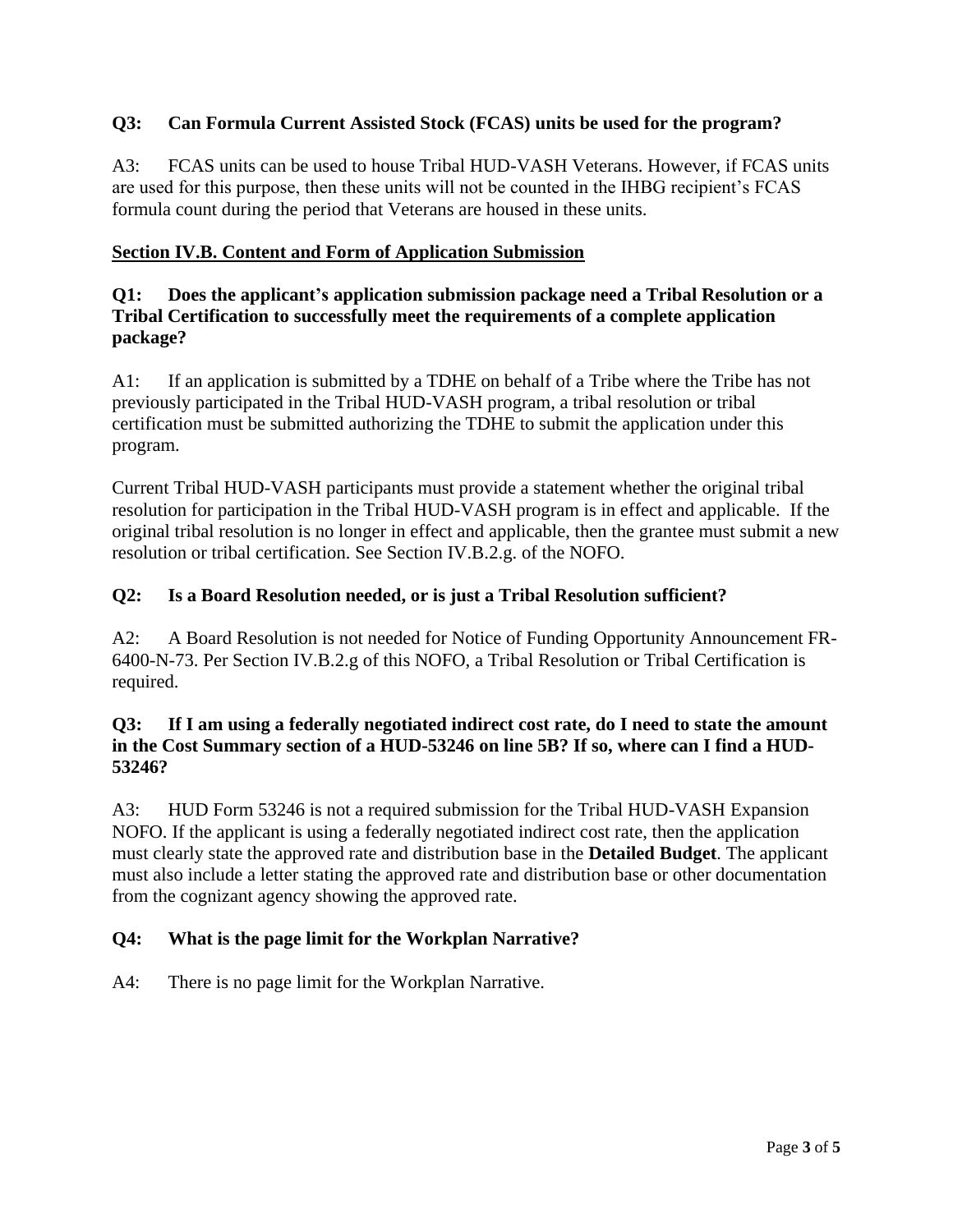## **Subfactor 1.4 – Timely Reporting**

**Q1: The NOFO states "HUD will award maximum points to those who have submitted all reports by the submission deadlines (which includes any granted extensions) for all HUD-ONAP grants during the one-year period immediately preceding the date that this NOFO is published."** 

#### **What are the rating periods being evaluated for HUD programs to ensure maximum points are achieved?**

A1: If an applicant would like to achieve maximum points for Rating Factor 1.4, an applicant must have timely submitted reports beginning October 29, 2020 to October 29, 2021.

### **Subfactor 1.5 – Expenditures**

**Q1: The introductory paragraph of Subfactor 1.5 states "In assessing an applicant's undisbursed funds, HUD will neither consider the IHBG formula funds awarded in FY 2020 nor the IHBG funds awarded under the Coronavirus, Relief, and Economic Security (CARES) Act since Indian Tribes and TDHEs would have recently been awarded this funding." The NOFO goes on to state under category #2 "applicants not approved to invest formula IHBG funds will be evaluated on the expenditure of IHBG formula funding received in the last three federal fiscal years (2018-2020) in comparison with the amount of undisbursed IHBG funds remaining in LOCCS on the date this NOFO is published."**

# **Will IHBG formula funds awarded in FY 2020 be considered in the calculation for category #2 applicants?**

A1: Yes, FY 2020 IHBG formula funds will be considered. The introductory paragraph for Subfactor 1.5 should state "In assessing an applicant's undisbursed funds, HUD will neither consider the IHBG formula funds **awarded in FY 2021** nor the IHBG funds awarded under the Coronavirus, Relief, and Economic Security (CARES) Act since Indian Tribes and TDHEs would have recently been awarded this funding."

#### **Subfactor 3.2 Availability of Housing Stock**

### **Q1: For Subfactor 3.2, Category 2 for tenant-based rental assistance, do all the proposed units have to be new to get full points?**

A1: No. For Subfactor 3.2, Category 2 for tenant-based rental assistance, if the **majority** (50% or more) of units that an applicant proposes to use were **newly constructed, acquired, or rehabbed 12 months or less prior** to the application deadline of this NOFO, the applicant may receive the maximum number of points.